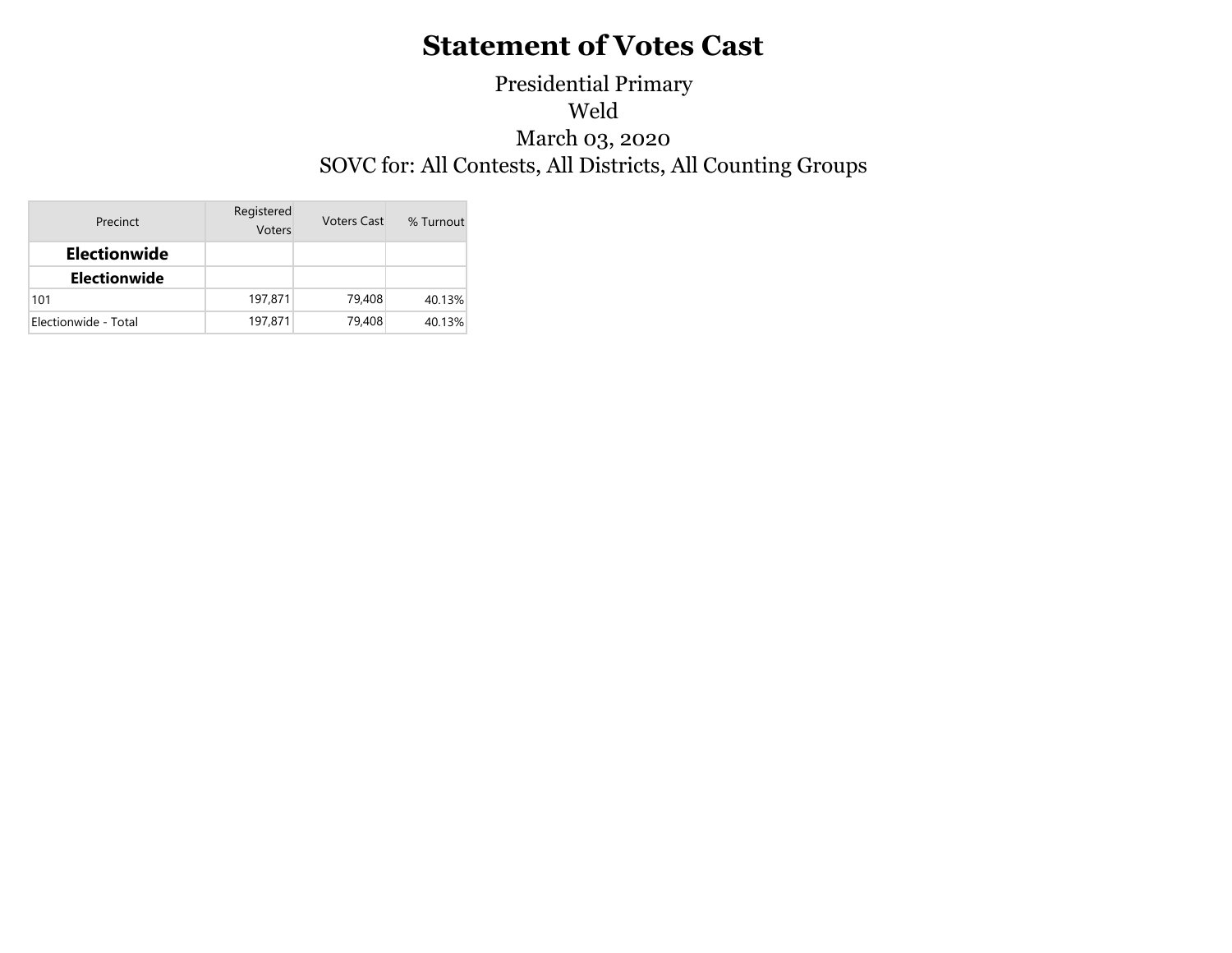#### SOVC for: All Contests, All Districts, All Counting Groups March 03, 2020 Weld Presidential Primary

#### **President of the United States - DEM (Vote for 1) DEM**

| Precinct             | Cas<br>트 | $\frac{5}{2}$ $\frac{5}{2}$ Precinct | $\Omega$<br>Ğ<br>Ü | (DEM)<br>Gabb<br>Tulsi | Bernie<br>Sander<br>(DEM) | (DEM)<br>Elizab<br>War | oque<br>옹<br>(DEM)<br>$\overline{a}$<br>ِم<br>Ro<br>$\alpha$ |  |
|----------------------|----------|--------------------------------------|--------------------|------------------------|---------------------------|------------------------|--------------------------------------------------------------|--|
| Electionwide         |          | Electionwide                         |                    |                        |                           |                        |                                                              |  |
| Electionwide         |          | Electionwide                         |                    |                        |                           |                        |                                                              |  |
| 101                  | 35,816   | 0101                                 | 61                 | 426                    | 11,911                    | 4,308                  | 57                                                           |  |
| Electionwide - Total | 35,816   | Electionwide - Total                 | 61                 | 426                    | 11,911                    | 4,308                  | 57                                                           |  |
| <b>Cumulative</b>    |          | Cumulative                           |                    |                        |                           |                        |                                                              |  |
| Cumulative           |          | 0 Cumulative                         |                    | $\Omega$               | $\Omega$                  | $\Omega$               | $\Omega$                                                     |  |
| Cumulative - Total   |          | Cumulative - Total                   |                    | 0                      | 0                         | $\Omega$               | $\overline{0}$                                               |  |
| Electionwide - Total | 35,816   | Electionwide - Total                 | 61                 | 426                    | 11,911                    | 4,308                  | 57                                                           |  |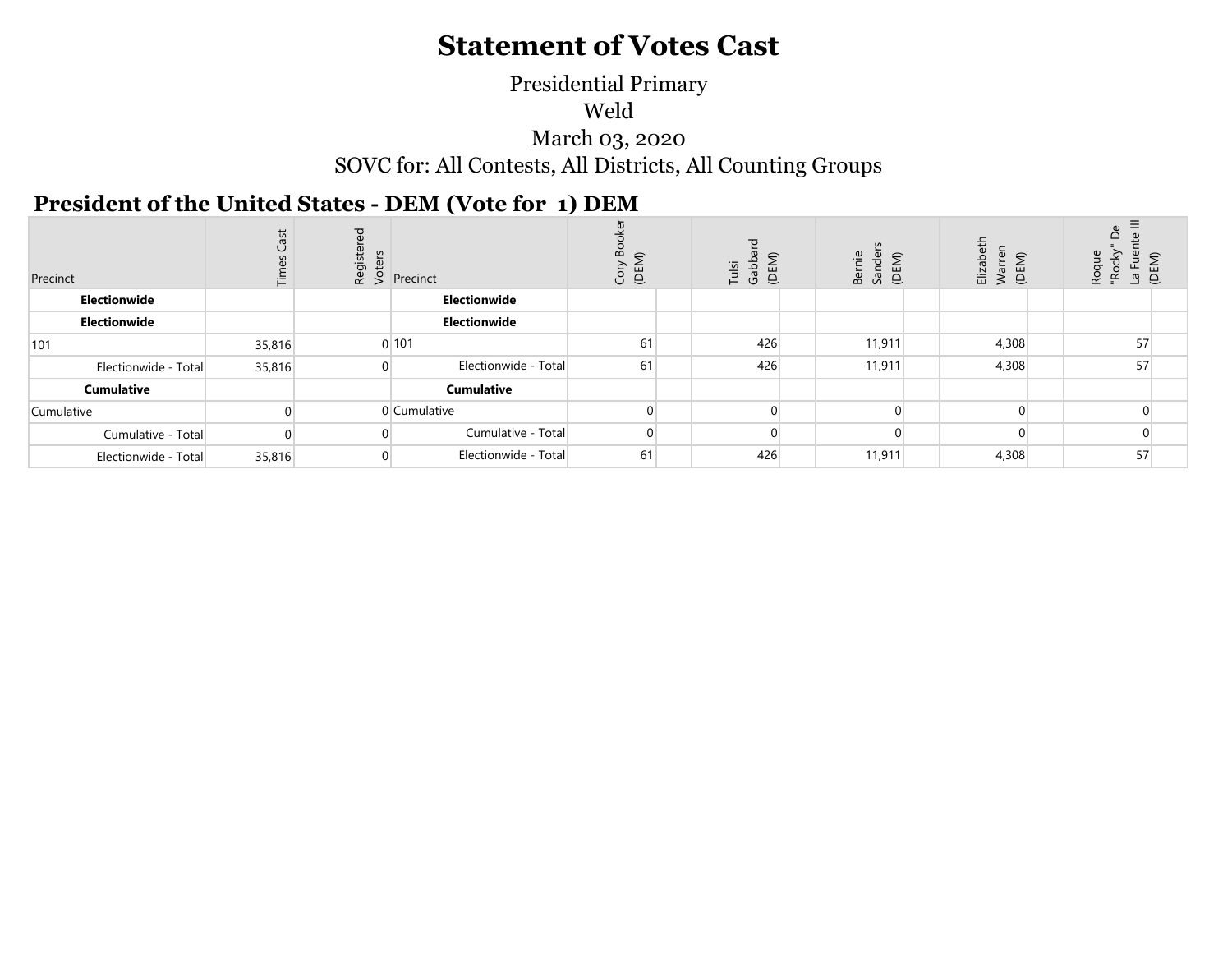#### SOVC for: All Contests, All Districts, All Counting Groups Presidential Primary Weld March 03, 2020

### **President of the United States - DEM (Vote for 1) DEM**

| Marianne<br>Williamsor<br>(DEM) | Patrick<br>(DEM)<br>Deval | ō<br>$\vec{\alpha}$<br>Michael<br>Bloombe<br>(DEM) | (DEM)<br>Robby<br>Wells | Yang<br>(DEM)<br>Andrey | œ<br>Joseph<br>(DEM)<br>Biden | 55<br>(DEM)<br>Tom | (DEM)<br>Kriche<br>Rita | <b>Total Votes</b> |
|---------------------------------|---------------------------|----------------------------------------------------|-------------------------|-------------------------|-------------------------------|--------------------|-------------------------|--------------------|
|                                 |                           |                                                    |                         |                         |                               |                    |                         |                    |
|                                 |                           |                                                    |                         |                         |                               |                    |                         |                    |
| 38                              | 13                        | 5,927                                              | 10 <sup>1</sup>         | 132                     | 7,304                         | 136                | 25                      | 35,707             |
| 38                              | 13                        | 5,927                                              | 10 <sup>1</sup>         | 132                     | 7,304                         | 136                | 25                      | 35,707             |
|                                 |                           |                                                    |                         |                         |                               |                    |                         |                    |
| $\Omega$                        |                           | 0                                                  | 0                       |                         | $\Omega$                      |                    | $\Omega$                |                    |
| $\Omega$                        |                           | $\Omega$                                           | $\Omega$                | U                       | $\Omega$                      | $\Omega$           | $\Omega$                |                    |
| 38                              | 13                        | 5,927                                              | 10                      | 132                     | 7,304                         | 136                | 25                      | 35,707             |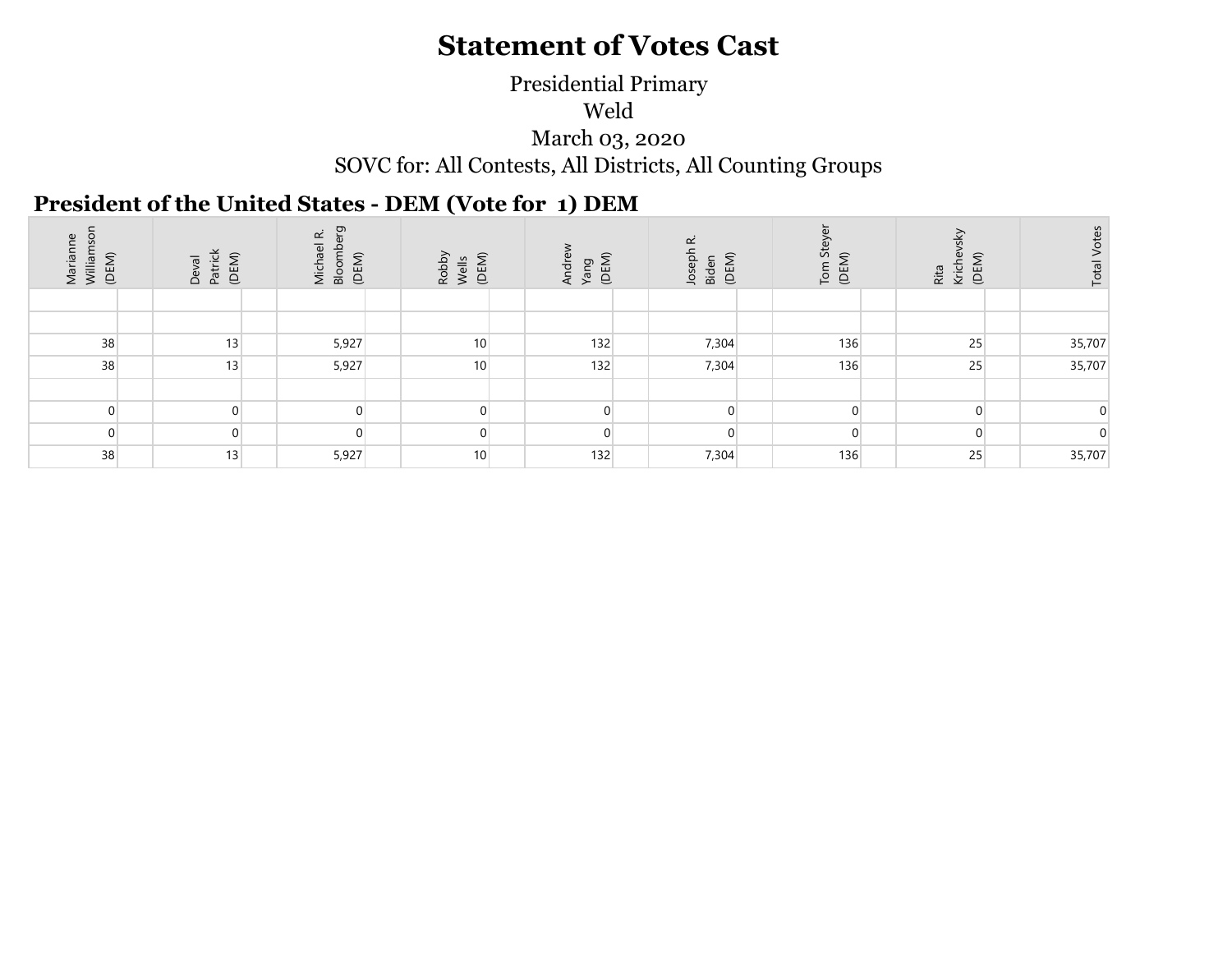### Weld March 03, 2020 SOVC for: All Contests, All Districts, All Counting Groups Presidential Primary

### **President of the United States - REP (Vote for 1) REP**

| Precinct             | Cast<br>İΕ | ਹ<br>Registe<br>Voters | Precinct             | Matt<br>John<br>Mate | (REP) | Robert<br>Ardini | (REP) | alsh<br>≶<br>(REP)<br>Joe | $\overline{\phantom{a}}$<br>Donald<br>Trump<br>(REP) |  |
|----------------------|------------|------------------------|----------------------|----------------------|-------|------------------|-------|---------------------------|------------------------------------------------------|--|
| Electionwide         |            |                        | Electionwide         |                      |       |                  |       |                           |                                                      |  |
| Electionwide         |            |                        | Electionwide         |                      |       |                  |       |                           |                                                      |  |
| 101                  | 43,592     |                        | 0 101                | 366                  |       | 166              |       | 550                       | 41,037                                               |  |
| Electionwide - Total | 43,592     | $\Omega$               | Electionwide - Total | 366                  |       | 166              |       | 550                       | 41,037                                               |  |
| <b>Cumulative</b>    |            |                        | <b>Cumulative</b>    |                      |       |                  |       |                           |                                                      |  |
| Cumulative           |            |                        | 0 Cumulative         |                      |       |                  |       | $\Omega$                  |                                                      |  |
| Cumulative - Total   |            |                        | Cumulative - Total   |                      |       |                  |       |                           |                                                      |  |
| Electionwide - Total | 43,592     | $\Omega$               | Electionwide - Total | 366                  |       | 166              |       | 550                       | 41,037                                               |  |